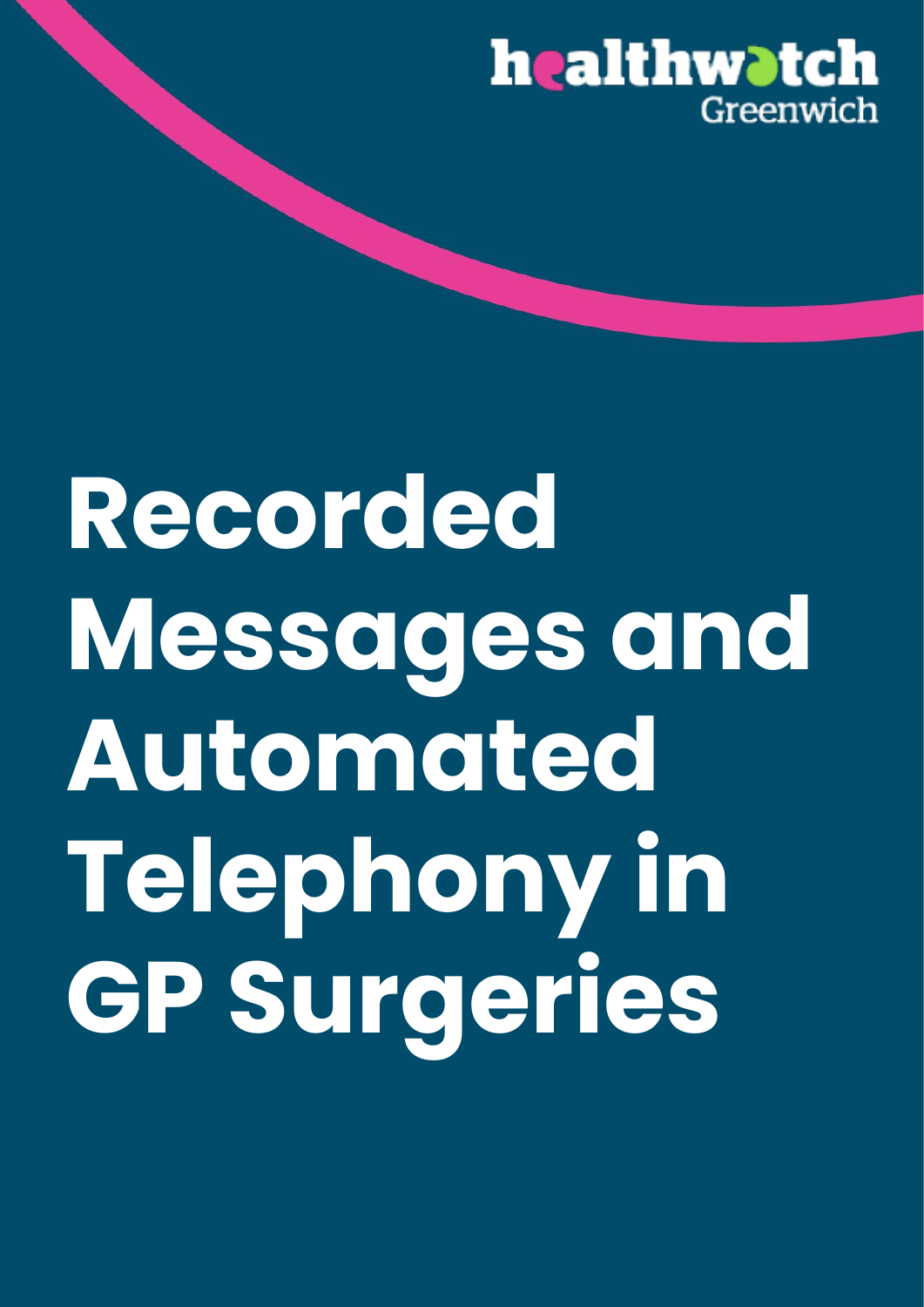### **Contents**

| A big thank you to Healthwatch Greenwich volunteers3 |  |
|------------------------------------------------------|--|
|                                                      |  |
|                                                      |  |
|                                                      |  |
|                                                      |  |
|                                                      |  |
|                                                      |  |
|                                                      |  |
|                                                      |  |
|                                                      |  |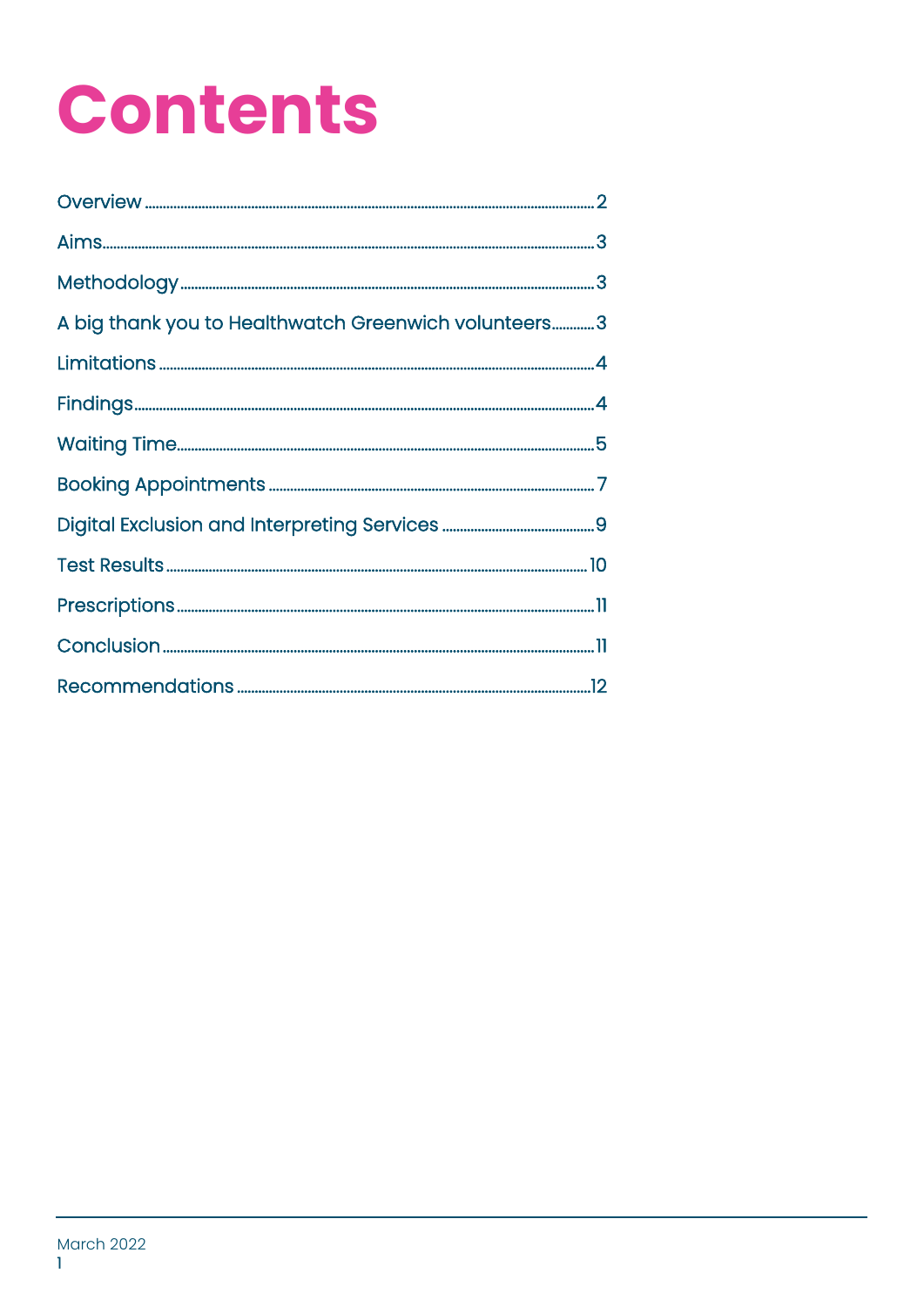

Service users often depend on contacting GP practices by telephone. The quality of a practice's telephone system will impact overall patient experience and how they feel about the quality and access to care offered. While telephone contact with GP practices was challenging for some service users pre-COVID, with the volume of calls outstripping even the most efficient call-handling systems during peak hours, the requirement of COVID restrictions placed an even heavier burden on limited resources.

Access to healthcare saw a host of changes with the COVID pandemic. Instead of 'popping in', the first point of contact between service users and GP surgeries became the telephone and/or digital forms. Whilst pre-pandemic, service users could make requests for appointments or prescriptions by visiting GP surgeries in person, or by booking appointments on websites, these routes were halted, or extremely restricted.

Many find the new system and use of digital forms a fast and effective way of getting the care and support they need. However, our monthly feedback reports 1 highlight how changes to access are not positive for all and have a disproportionately poor impact on some groups.



*"My brother, who has a speech impairment, relies on others to book his appointments. He does not know how to use the internet and does not have a laptop. But doctors' appointments are* 

*possible only this way! Only emergency appointments by telephone! Only then you will get to speak to the doctor - only over the telephone*. *How does this service work for many who are the same as my brother?"*



<sup>1</sup> https://healthwatchgreenwich.co.uk/search/site/feedback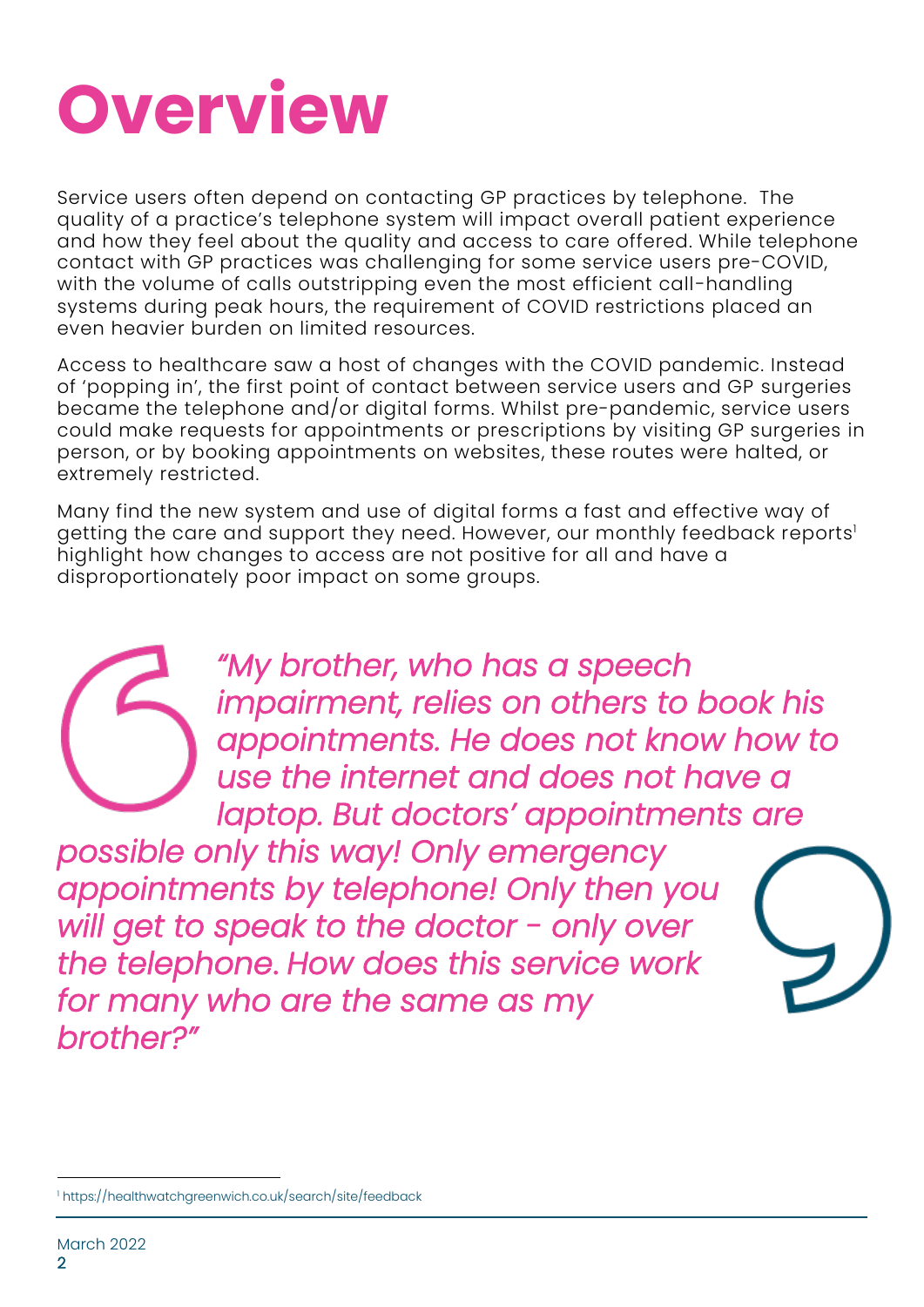While COVID guidelines have been largely removed, changes to access have broadly remained. Telephone communication with patients remains a key component of GP services. For many, telephone contact is a primary access point, and an interaction that shapes current and future service user experience – positively or negatively.



Review the information provided on recorded telephone messages and automated telephony systems at GP surgeries in Greenwich, including:

- Notification on wait times for response or place in the call line
- telephone menu options for test results and prescriptions
- what information is given on how to book an appointment
- access for those who are digitally disadvantaged.

## **Methodology**

Healthwatch Greenwich volunteers called GP surgeries in Greenwich and recorded the answer-phone message and telephony menu options in December 2021. This exercise was repeated in March 2022.

We found several GP surgeries had amended information in their recorded messages and related menu options during this three-month period. The findings of this report primarily relate to information gathered in March 2022.

We have also used service user experience as contained in our monthly feedback reports.

#### **A big thank you to Healthwatch Greenwich volunteers**

Volunteers play a vital role at Healthwatch Greenwich in helping people share their views and experiences and taking part in our research projects.

Thank you to all the Public Health students at the University of Greenwich who were responsible for supporting us with this mystery shopping report, in particular: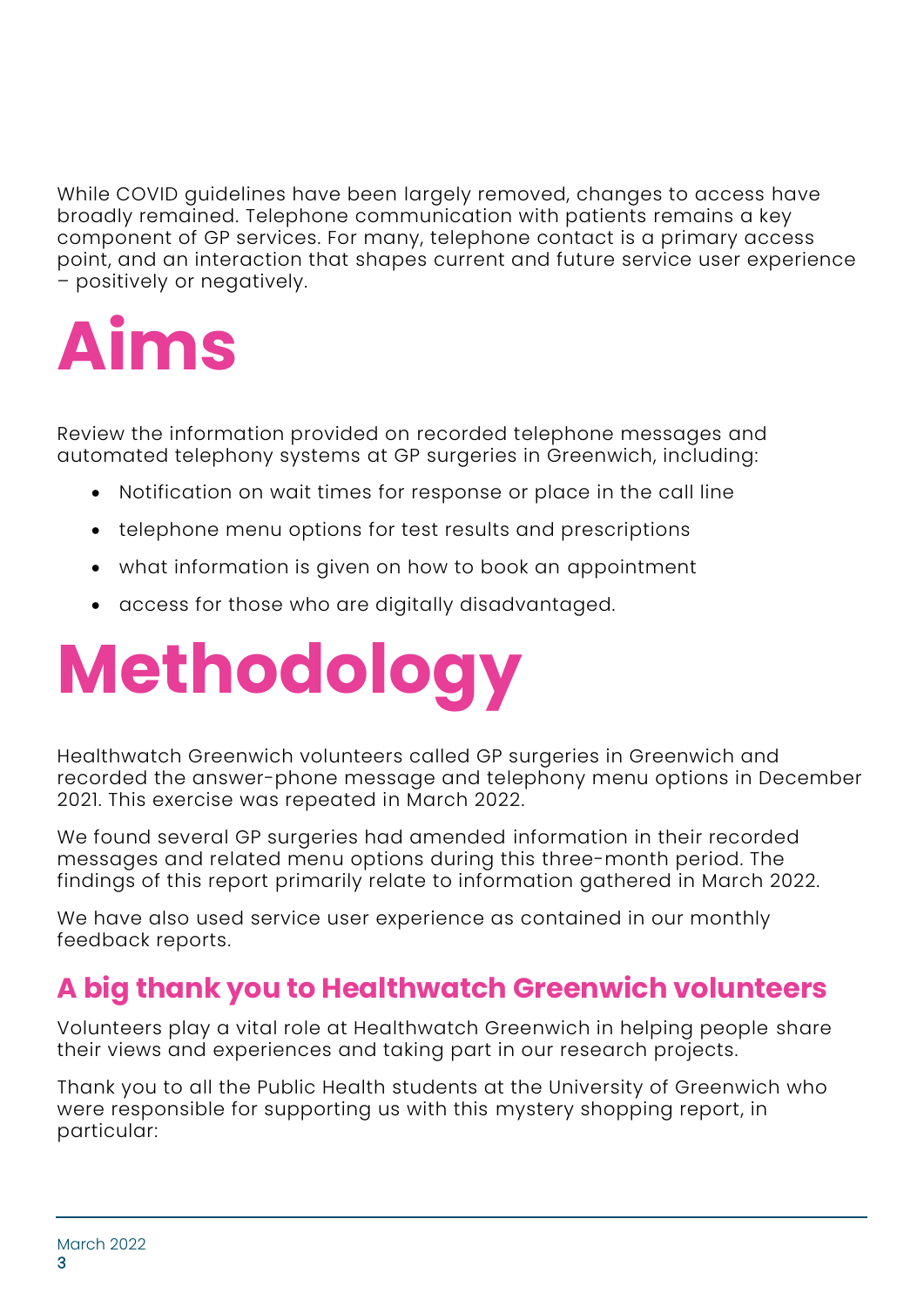- **Joke o Fakehinde**
- **Felix Ohenhen Isokpunwu**
- **Saroja Limbu**
- **Ugochi Ijoma**
- **Osebimu (Sebby) Amanerimi**

### **Limitations**

The information we collected does not include all information provided in recorded messages. For the purposes of this report, we excluded information on COVID-19, mask wearing, opening times, and abuse/violence towards staff.

Any changes, or further improvements, made to recorded messages or automated telephony systems since our data collection in March 2022 will not be captured in this report.

## **Findings**

Our audit found the quality of information provided to service users in recorded messages and telephony menu options varied between GP surgeries with little standardisation. As such, service user experience will vary - with some receiving succinct and useful information when calling, while others will not

We found examples of good practice, with welcoming and informative recorded messages and good descriptions of services offered and how to access them:

"This is Dr\_\_\_\_\_\_\_, GP partner at the surgery. Your call is important to us.

Thank you for your patience with us during this time of increased demand and staff shortages.

Please listen to this message so your call can be answered by an appropriate member of staff.

To make, change or cancel an appointment, please be prepared to answer a series of questions that the receptionist will ask so your query or concern is dealt with correctly.

If you are visiting the surgery please wear a face covering.

If you are calling regarding test results or for general queries, please call after 11 am.

Information about COVID-19 vaccination can be obtained at\_\_\_\_\_\_\_\_\_.

We do not take prescription requests over the phone. Please contact your pharmacy or register for online patient access.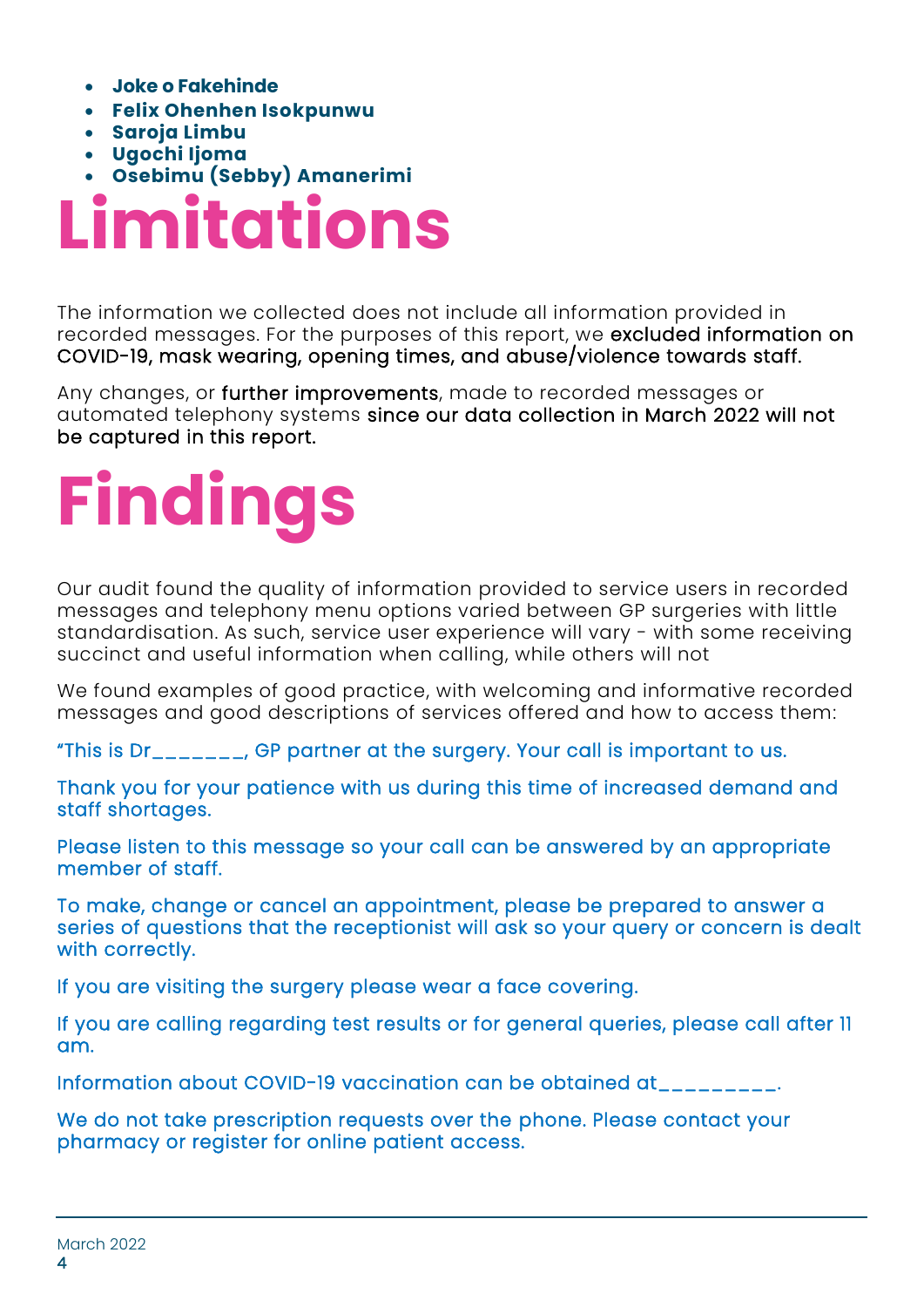#### There is a delay of 8-10 weeks for non-NHS work like private tests results. Please listen to the following options…"

Some automated messages spent a significant amount of time giving information that is less useful to service users while neglecting to provide information that would make the calling process more efficient for both the service user and the GP surgery. For example, one GP surgery gave callers very basic information and directed them to the website (assuming all callers are digitally literate and can access websites), without sharing the website address or what kind of information would be found there.

- A significant number of GP surgeries do not give callers information about telephone waiting times or their place in the call line.
- Most GP surgeries do not provide a telephone menu option to book appointments
- Most GP surgeries do not provide a telephone menu option for test results.
- Most GP surgeries do not provide a telephone menu option for prescription queries/repeat prescriptions.
- Most GP surgeries do not provide a telephone menu option for those who are digitally disadvantaged (can't use eConsult) or need interpreting services.

#### **Waiting Time**

Service users contact GP surgeries for a variety of services, booking appointments, screening, requesting referrals, finding out about test results, getting prescriptions, sick notes, vaccinations, and a large range of other related health and care needs. Many service users call during the first couple of hours after the surgery opens. Partly due to health and care needs that may have arisen after the practice closed the day before and partly because GP surgeries often encourage service users to call at this time.

As a result, wait times for calls to be answered during peak hours<sup>2</sup> can be long, creating dissatisfaction with the service offered, stress, anxiety, and for some, a financial cost.

> *"I have been hold on many times for 30 mins or more. I'm a pensioner and my bill goes sky high."*

<sup>2</sup> Usually between 8 – 10am.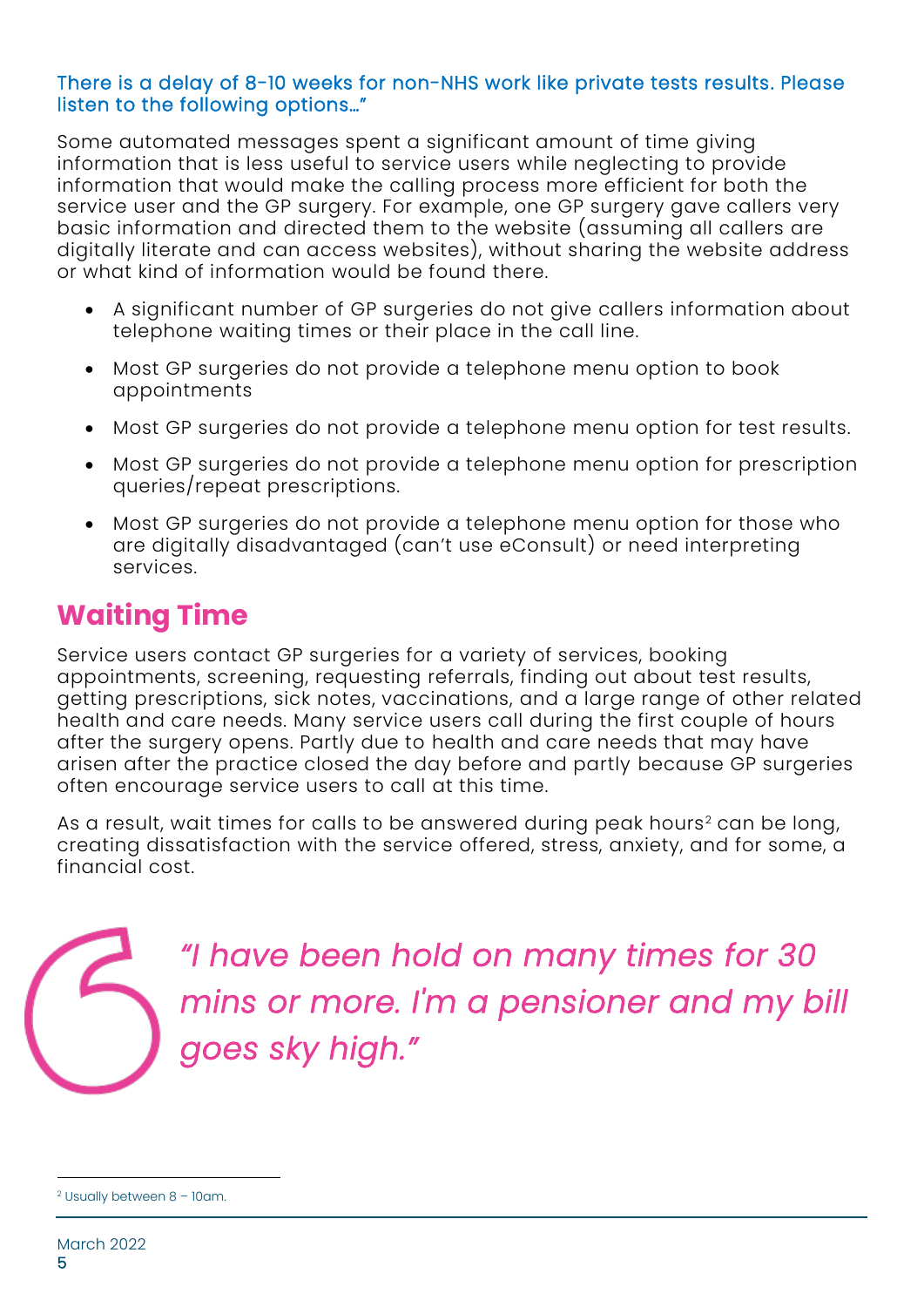Notifying callers, as part of the automated telephone system, the approximate wait time or their place in the line can help to manage expectations and allow callers to make informed choices, minimising potential angst. Those that only have 10 minutes before, for example, having to take children to school, or starting work, might decide to call back later if told they are 5<sup>th</sup> in the line, or the wait time is likely to be longer then 10 minutes.

*"I didn't have the time to call every day, like 8 o'clock, every day, on the telephone, and wait for half an hour because of my work. I start work early in the morning and can't be on a [telephone] call while I am driving."* 

Waiting, not knowing when their call might be answered can be immensely frustrating for service users, potentially tarnishing their overall experience.

• Only half of surgeries offer callers information on their position in the queue or the approximate waiting time.

Automated systems informing callers of place in the line to be answered or likely wait time.

| Primary Care Network (PCN) <sup>3</sup> | Number of<br>surgeries | Informed of<br>call waiting<br>time | Informed of<br>place in the<br>call line |
|-----------------------------------------|------------------------|-------------------------------------|------------------------------------------|
| <b>Blackheath and Charlton</b>          | $\overline{4}$         |                                     | $\overline{4}$                           |
| Eltham                                  | $\overline{7}$         | $\Omega$                            | 3                                        |
| <b>Greenwich West</b>                   | 6                      | $\overline{0}$                      | $\overline{2}$                           |
| Heritage                                | 5                      | $\Omega$                            | 3                                        |
| Riverview                               | 9                      | $\Omega$                            | 3                                        |
| Unity                                   | 6                      | $\Omega$                            | 3                                        |
| <b>TOTAL</b>                            | 37                     |                                     | 18                                       |

<sup>&</sup>lt;sup>3</sup> PCNs are led by clinical directors who may be a GP, general practice nurse, clinical pharmacist, or other clinical profession working in general practice. Over 99% of general practices nationally are part of a PCN.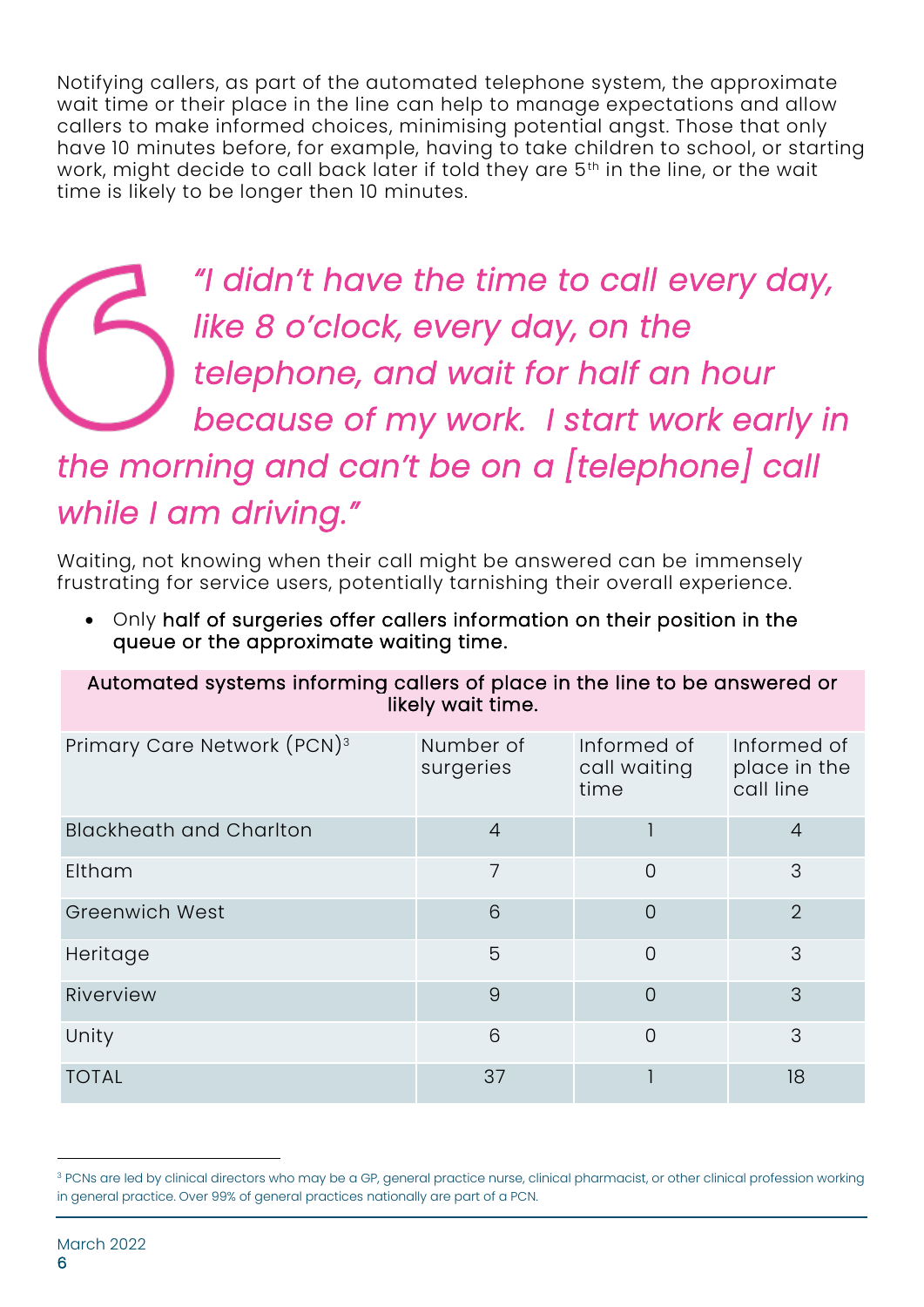### **Booking Appointments**

One of the major changes to accessing services at GP surgeries is the expansion of eConsult<sup>4 5</sup>. While some practices offered this facility pre-pandemic, uptake was low. Increased use of digital platforms is part of long-term NHS strategy. The General Medical Services (GMS) contract<sup>6</sup> outlines specific digital requirements for GP surgeries<sup>7</sup>, including:

- all practices offering online consultations by April 2020
- all practices offering video consultations by April 2021

The use of digital platforms was mandated and further escalated by national COVID restrictions. While most COVID restrictions have lifted, the use of eConsult as the main entry portal to access primary care services has remained.

eConsult offers both an opportunity and a challenge to service users. Those fluent in English and comfortable with digital platforms often find eConsult offers a fast and easy way to access services. Rather than having to tolerate telephone waits tortured by incessant 'hold' music, many can now make an easy request via eConsult, and receive a rapid response. Indeed, there is some suggestion that easier access for some groups has driven an overall increase in demand for primary care services<sup>89</sup>. .

Not all have found eConsult an advantage. Some tell us the eConsult interface is tedious and repetitive, the form too long.

*"eConsult process is a joke. It's a long and laborious form you must fill in for each request."*



Those with limited English find it difficult to answer questions and describe their symptoms.

<sup>4</sup> https://eConsult.net/nhs-patients

<sup>5</sup> https://econsult.net/blog/econsult-online-triage-now-offered-by-over-3000-gp-

practices#:~:text=Over%203%20million%20eConsults%20have%20been%20submitted%20in%20the%20UK&text=During%20the%20COVI D%2D19%20crisis,remain%20protected%20from%20potential%20infection.

<sup>6</sup> https://www.kingsfund.org.uk/publications/gp-funding-and-contracts-explained

<sup>7</sup> https://www.pulsetoday.co.uk/news/technology/gps-contractually-required-to-offer-and-promote-remote-consultations/

<sup>8</sup> https://digital.nhs.uk/data-and-information/publications/statistical/appointments-in-general-practice/february-2022

<sup>9</sup> https://commonslibrary.parliament.uk/research-briefings/cdp-2021-0167/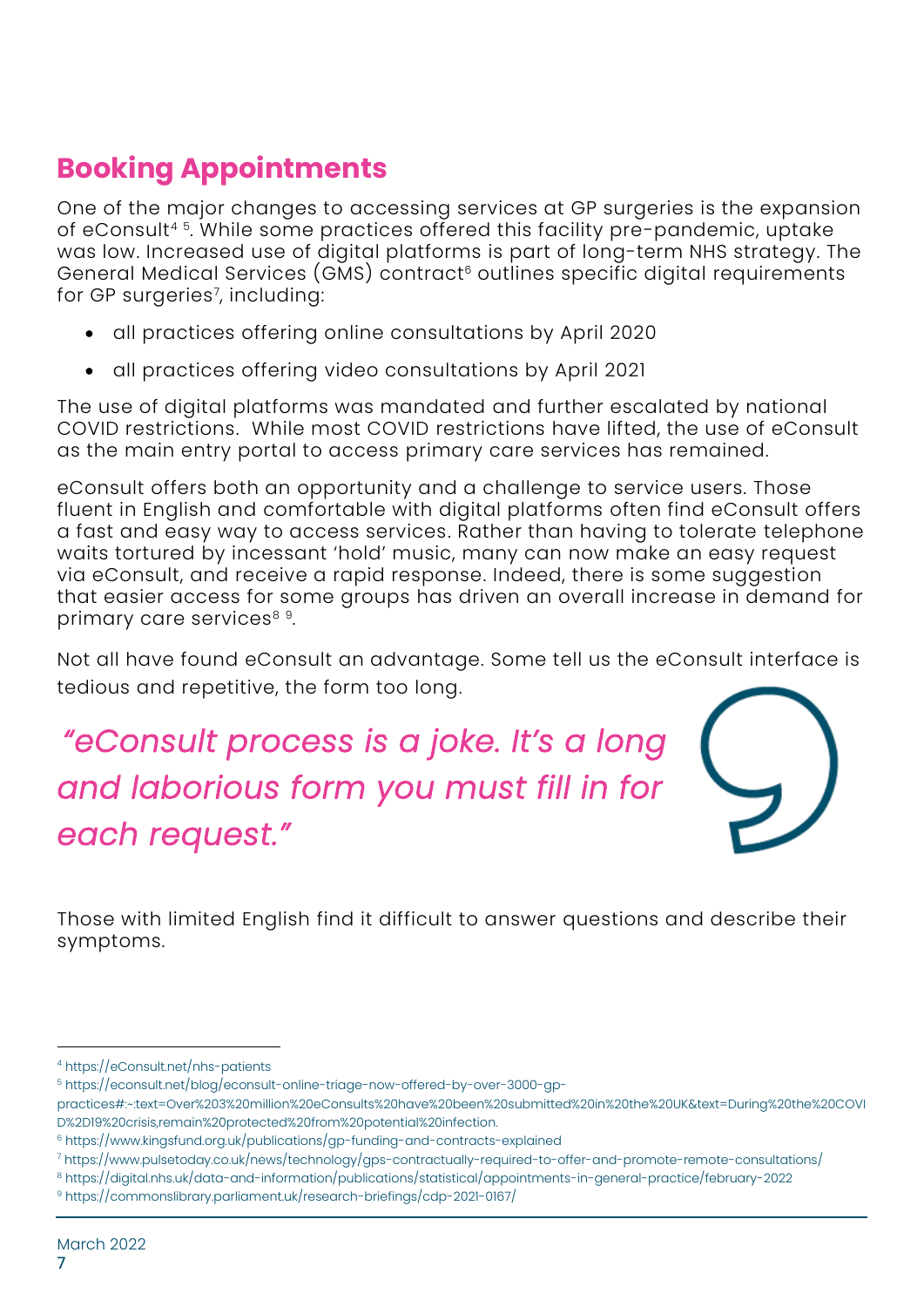### *"…told to go and use eConsult…it is only in English…there are so many different questions to answer, and my English is not good. After waiting for 30 minutes on the telephone if the reception tells me to go fill a form it is not helpful."*

Those with limited manual dexterity, often a result of a disability or long-term condition, find it difficult to type into the eConsult form. Service users also say the algorithm does not always offer helpful suggestions  $-$  such as directing them to A&E for (what they believe to be) non-serious symptoms.

While it may be difficult and complex to make changes to eConsult algorithms and format, greater consideration should be given to providing an easy option for patients to book appointments on the telephone using an automated menu choice rather than a specific time to call back.

• While there has been a significant shift to using eConsult, not all GP surgeries direct callers to this option, with just over half doing so.

|  |  |  | • Less than a third provided telephone menu options to book appointments. |  |  |
|--|--|--|---------------------------------------------------------------------------|--|--|
|--|--|--|---------------------------------------------------------------------------|--|--|

| <b>Primary Care Network</b><br>(PCN) | No:<br>surgeries | Directed to<br>eConsult<br>or website | Given<br>dedicated<br>time to call<br>for<br>appointments | Telephone<br>menu option<br>for<br>appointments |
|--------------------------------------|------------------|---------------------------------------|-----------------------------------------------------------|-------------------------------------------------|
| <b>Blackheath and Charlton</b>       | $\overline{4}$   | $\overline{2}$                        |                                                           | 3                                               |
| Eltham                               | 7                | $\overline{4}$                        |                                                           | $\overline{2}$                                  |
| <b>Greenwich West</b>                | 6                | 5                                     |                                                           |                                                 |
| Heritage                             | 5                | $\overline{2}$                        |                                                           | $\overline{2}$                                  |
| Riverview                            | 9                | 5                                     | 3                                                         | $\overline{2}$                                  |
| Unity                                | 6                | 3                                     | $\overline{0}$                                            | $\overline{0}$                                  |
| <b>TOTAL</b>                         | 37               | 21                                    | 7                                                         | 10                                              |

#### Recorded message informing callers how to book an appointment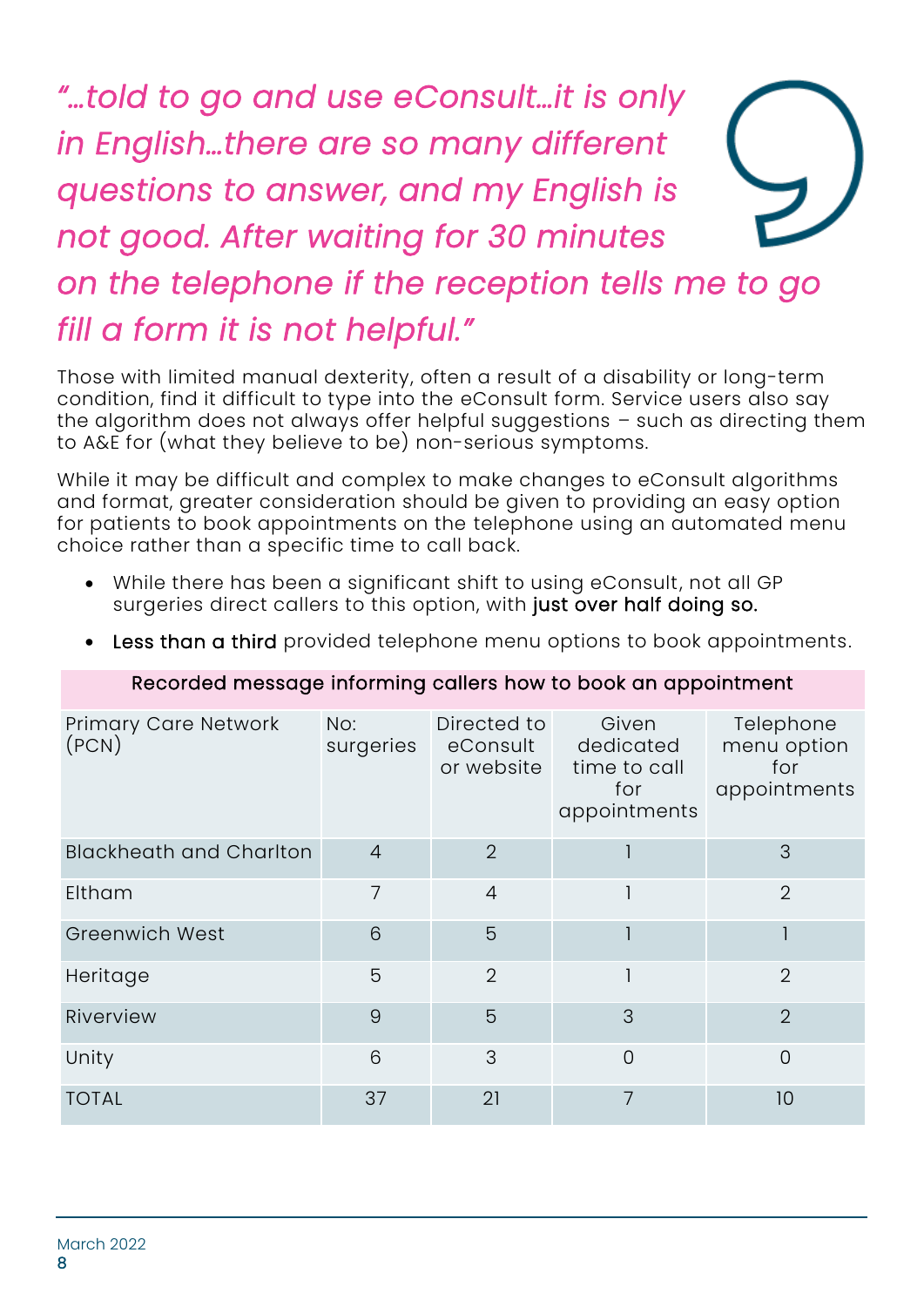### **Digital Exclusion and Interpreting Services**

Most digitally proficient service users welcome the shift to on-line forms and portals to access primary care services. Few hark back to the days of miserable waits in overcrowded waiting rooms being coughed over by other patients. For those that can use the tools and platforms, available services can be accessed in a much more flexible manner than before. However, those who are not digitally comfortable find this change in approach challenging and an additional barrier to receiving the health care and support they need.

Including a telephony menu option for those unable to use digital forms and platforms to access services would reduce service user frustration and facilitate ease of access for the digitally disadvantaged.

While access to interpreting services via 'Language Line' <sup>10</sup> is available, some service users tell us (a) they do not know about this service and therefore do not ask for it, (b) it is not offered to them, and (c) if they do ask for language support, their request is sometimes refused. Service users tell us they are routinely asked to bring relatives or friends to translate on their behalf, breaching confidentiality, creating service user embarrassment and reticence with full disclosure, and potentially exacerbating dangerous situations - in cases of domestic violence where the perpetrator is translating on behalf of the victim. In addition, service users tell us that younger generations of family members, while fluent English speakers, do not always have a high-level of proficiency in the family language and are often unable to translate complex medical information.

Including information on access to interpreting services as part of an automated menu choice would both raise awareness of this facility and encourage wider use.

• Only 1 in 6 GP surgeries provided information for callers who were digitally disadvantaged or for those who required interpreting services.

<sup>10</sup> https://www.royalgreenwich.gov.uk/info/200160/contact\_us/789/royal\_greenwich\_interpreting\_service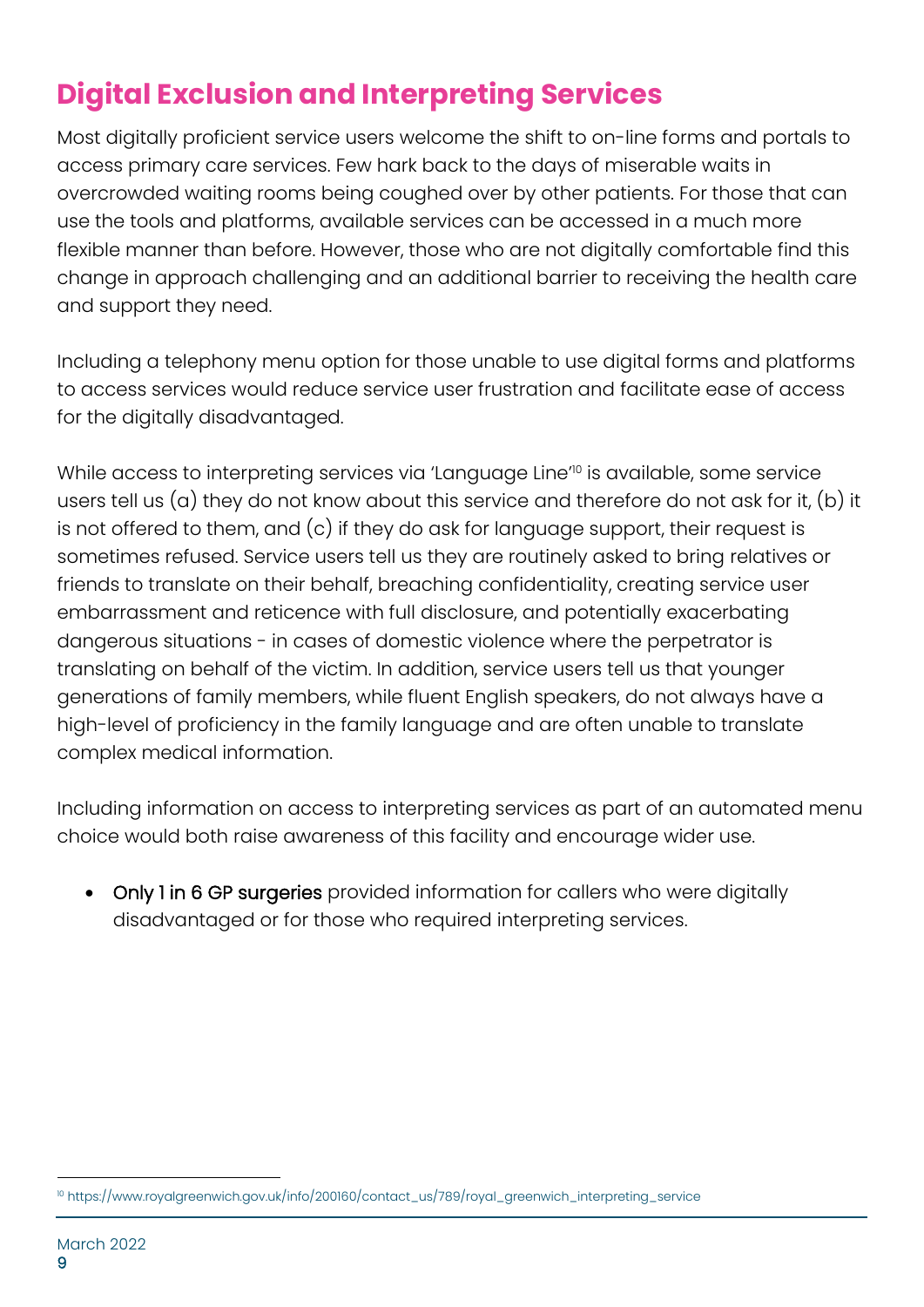#### Recorded message informing callers how to access interpreting services or how to access services if unable to use digital tools

| <b>Primary Care Network</b><br>(PCN) | No: surgeries  | Menu option for digitally<br>disadvantaged/those who are not<br>fluent in English |
|--------------------------------------|----------------|-----------------------------------------------------------------------------------|
| <b>Blackheath and Charlton</b>       | $\overline{4}$ | $\Omega$                                                                          |
| Eltham                               | $\overline{7}$ | 3                                                                                 |
| <b>Greenwich West</b>                | 6              |                                                                                   |
| Heritage                             | 5              | $\overline{2}$                                                                    |
| Riverview                            | 9              | $\Omega$                                                                          |
| Unity                                | 6              | $\Omega$                                                                          |
| <b>TOTAL</b>                         | 37             | 6                                                                                 |

#### **Test Results**

Calls to enquire about test results are not always urgent but callers remain in the same queue as others therefore increasing waiting times for those with more pressing needs. A more efficient use of telephone menu options could reduce overall telephone wait times for all. Offering an automated menu choice rather than a specific time to call back provides greater flexibility and convenience for service users.

• Just over a third of GP surgeries offer a menu option for test results, with nearly half giving a specific time to call back.

Recorded message informing callers how to access test results

| <b>Primary Care Network</b><br>(PCN) | No: surgeries  | Dedicated time<br>to call for test<br>results | Telephone menu<br>option for test<br>results |
|--------------------------------------|----------------|-----------------------------------------------|----------------------------------------------|
| <b>Blackheath and Charlton</b>       | $\overline{4}$ | $\overline{2}$                                | 3                                            |
| Eltham                               | 7              | $\overline{2}$                                | 3                                            |
| <b>Greenwich West</b>                | 6              | 5                                             |                                              |
| Heritage                             | 5              | 3                                             | $\overline{2}$                               |
| Riverview                            | $\overline{9}$ | 5                                             | $\overline{4}$                               |
| Unity                                | 6              | $\Omega$                                      | $\overline{0}$                               |
| <b>TOTAL</b>                         | 37             | 17                                            | 13                                           |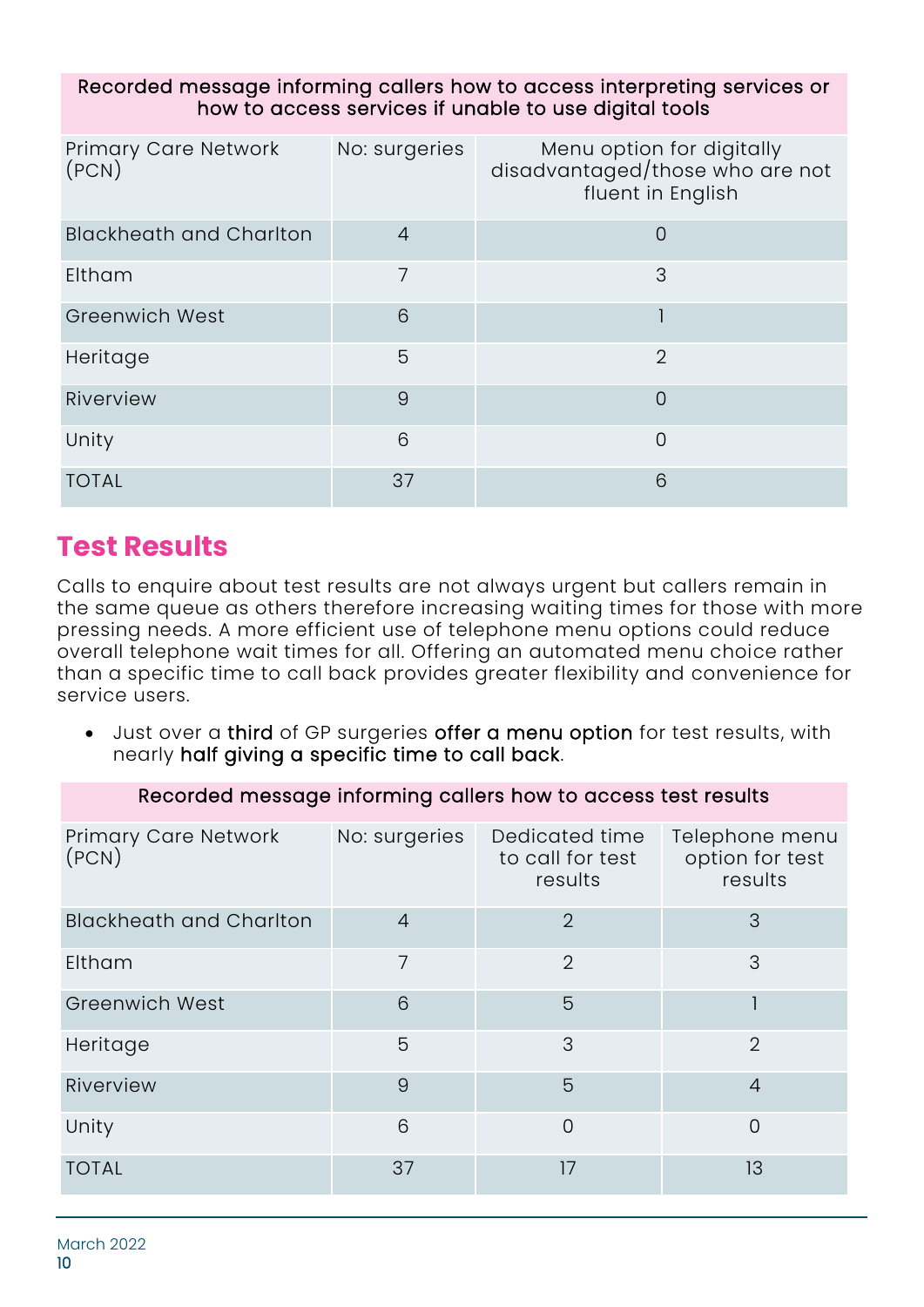#### **Prescriptions**

Other than appointments, enquiries relating to prescriptions is one of the most frequent services used by patients. While some of these calls may not be urgent, service users remain in the queue, potentially increasing waiting times for those with more urgent needs.

• While many recorded messages told callers that repeat prescriptions could not be requested over the telephone, very few informed callers how to request repeat prescriptions.

Recorded message informing callers how to access repeat/prescription queries

| <b>Primary Care Network</b><br>(PCN) | No: surgeries  | Dedicated time<br>to call for repeat/<br>prescription<br>queries | Telephone menu<br>option for<br>repect/<br>prescription<br>queries |
|--------------------------------------|----------------|------------------------------------------------------------------|--------------------------------------------------------------------|
| <b>Blackheath and Charlton</b>       | $\overline{4}$ |                                                                  | $\overline{2}$                                                     |
| Eltham                               | $\overline{7}$ | $\overline{0}$                                                   | $\overline{2}$                                                     |
| <b>Greenwich West</b>                | 6              | $\overline{4}$                                                   |                                                                    |
| Heritage                             | 5              |                                                                  |                                                                    |
| Riverview                            | 9              | $\mathfrak{D}$                                                   | 3                                                                  |
| Unity                                | 6              | $\Omega$                                                         | $\Omega$                                                           |
| <b>TOTAL</b>                         | 37             | 8                                                                | 9                                                                  |

## **Conclusion**

GPs and all staff at surgeries are motivated by a desire to help as many people as possible. Creating a more efficient recorded message and automated telephony system is only one component in overall patient satisfaction and any system is only as good as the resources supporting it. If telephony menu options are not responded to in a timely manner service users will simply find themselves waiting in even more call lines to seek the support and care they need – waiting in line to get through to the surgery and then waiting for their menu option to be responded to.

All telephony systems rely on practice staff, to answer calls and respond to service user needs. For a truly effective system enabling service users calls to be answered and responded to in a timely manner, either demand must reduce -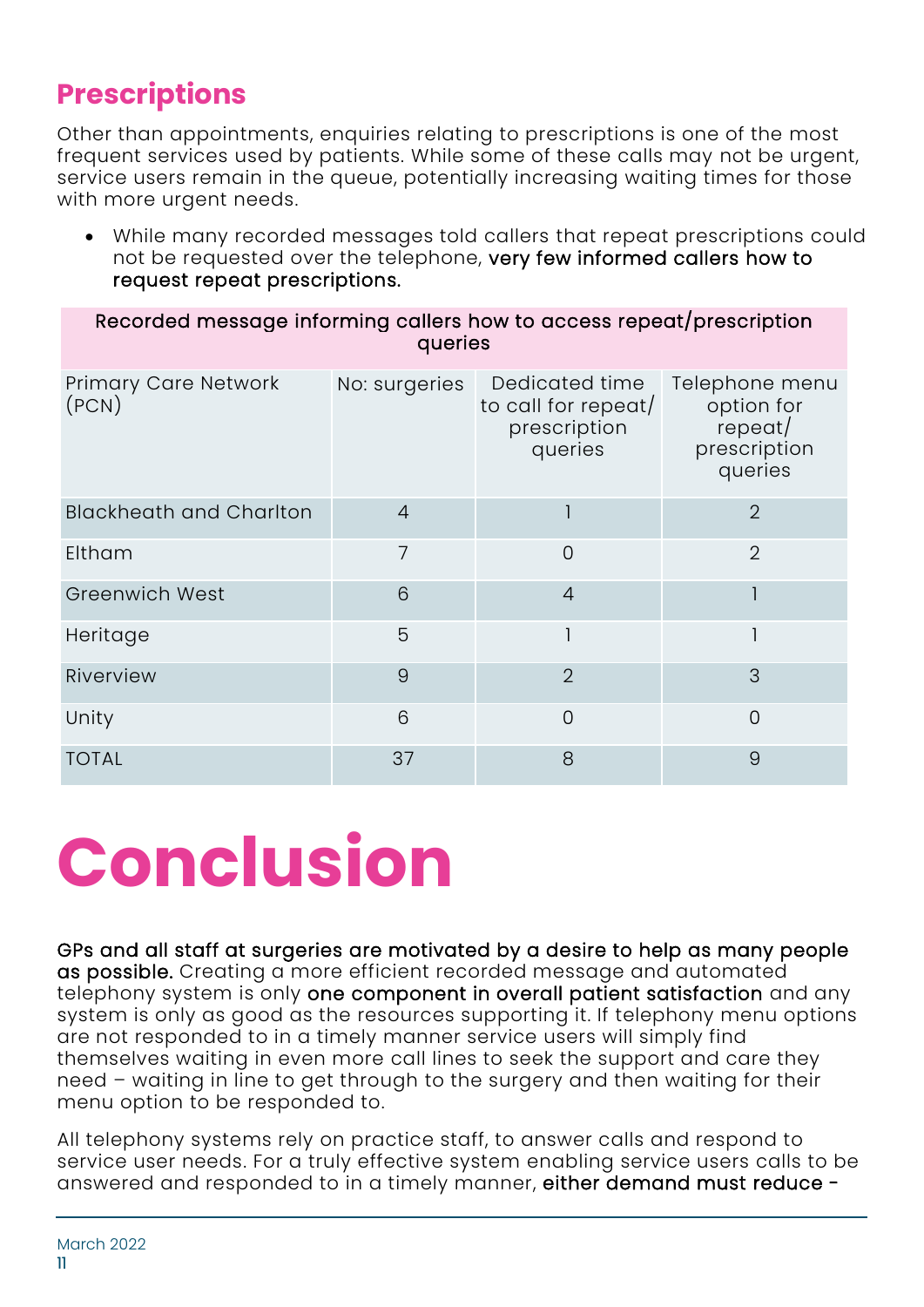and the volume of calls goes down, or the time taken for each call must be shorter - so more calls can be answered in the same length of time, or more staff are needed to answer and respond to calls.

Given the huge pressure on primary care<sup> $\theta$ </sup> and the national workforce crisis<sup>12</sup> using the recorded message and appropriate menu options may contribute to reducing overall wait times and call length, but it is unlikely to impact call volume and nor can it magically produce more doctors, health care professionals, or practice staff. Improved recorded messages and telephony will only improve service user satisfaction if resources are available to meet overall demand.

### **Recommendations**

1. Consideration should be given to reviewing and updating GP surgery telephony systems, and use of a standardised set of information, for example:

"Thank you for calling \_\_\_\_\_\_\_\_\_\_\_ surgery, your call is important to us. Please listen to this message to make sure you get the help you need.

Our opening times are between \_\_\_\_ and \_\_\_\_. If you require medical help outside of this time, please call\_\_\_\_\_

If you call is not urgent, please consider calling after \_\_\_\_\_ when the waiting time may be shorter.

If you require urgent medical help – please ring 111

If you are calling to book an appointment and can use the internet, please use eConsult. You can also use eConsult to request \_\_\_\_\_ and \_\_\_\_\_\_\_ and \_\_\_\_\_\_\_. You will be asked to complete a form to tell us how we can help you.

You can find eConsult on our website at \_\_\_\_\_\_\_

If you do not have access to the internet or if you require interpreting or additional support or if you need to book a double appointment, please press

 $\_$   $\_$   $\_$   $\_$   $\_$ 

To book or cancel an appointment, please press \_\_\_\_\_\_\_

To request test results, please press \_\_\_\_\_\_

To request a prescription, please press \_\_\_\_\_\_

For any other query, please press \_\_\_\_\_\_. You will be asked questions on the reason for your call so we can make sure you get the help you need

You are call number\_\_\_\_ in the line to be answered."

<sup>&</sup>lt;sup>11</sup> https://blogs.bmj.com/bmj/2021/05/14/if-general-practice-fails-the-nhs-fails/

<sup>&</sup>lt;sup>12</sup> https://www.bma.org.uk/bma-media-centre/latest-data-shows-nhs-workforce-crisis-is-blighting-general-practice-says-bma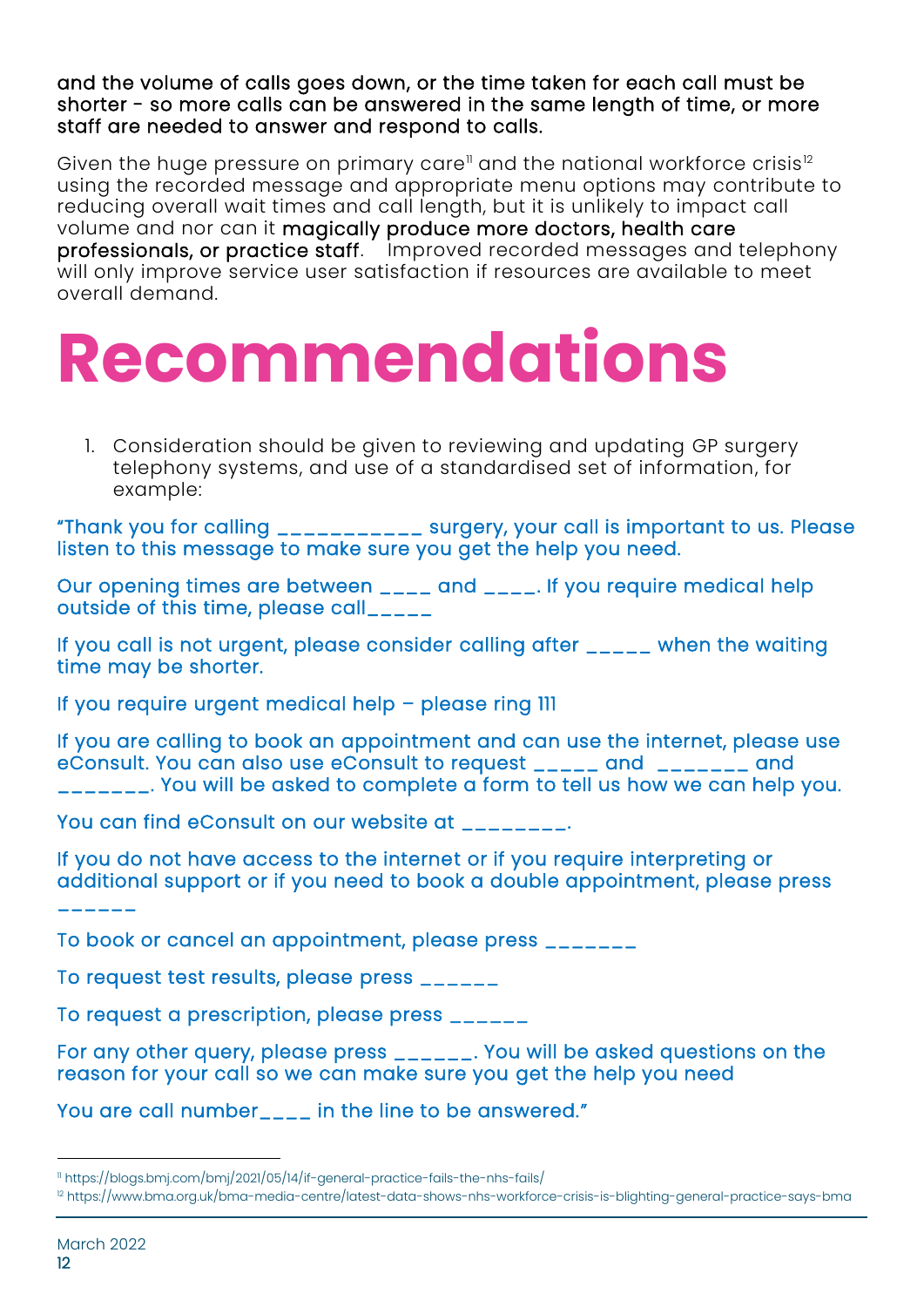- 2. Giving callers information about telephone waiting times or their place in the call line.
- 3. Giving callers a telephone menu option to book appointments
- 4. Giving callers a telephone menu option for test results.
- 5. Giving callers a telephone menu option for prescription queries/repeat prescriptions and information on how to order repeat prescriptions.
- 6. Giving callers a telephone menu option for those who are digitally disadvantaged (can't use eConsult) or need interpreting services.